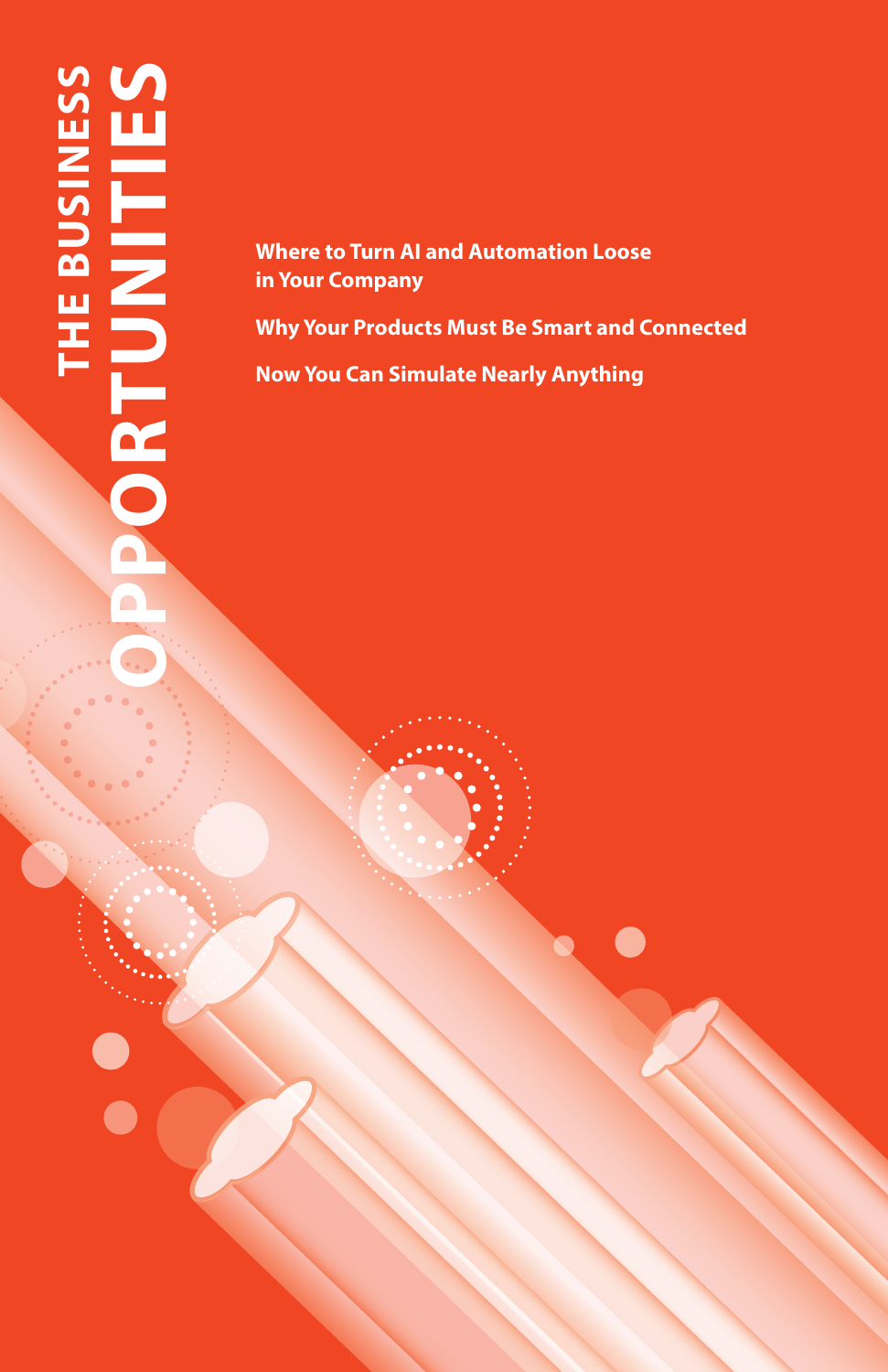# **Where to Turn AI and Automation Loose in Your Company**

#### Authors

**Ashok Pai** Global Head, Cognitive Business Operations, Tata Consultancy Services **Krishna Mohan** Deputy Head, Cognitive Business Operations, Tata Consultancy Services

Artificial intelligence (AI), machine learning, and related technologies were once the realm of science fiction. Fueled by affordable computing power and ample supplies of data, these technologies now have reached the point where they can evaluate options, make decisions, and even take action to execute those decisions.

The opportunities are abundant. Technological improvements in data processing and sensors, coupled with better statistical models and algorithms, have driven recent advances in AI. Sensors nowadays are approaching near-human capabilities when it comes to image processing, voice (and accent) recognition, and sentiment analysis. AI systems today can correlate events, recognize patterns, and derive meaning from the data.

The combined power of these innovations has produced breakthroughs like driverless cars. Established automakers and industry newcomers such as Google, Uber, and Tesla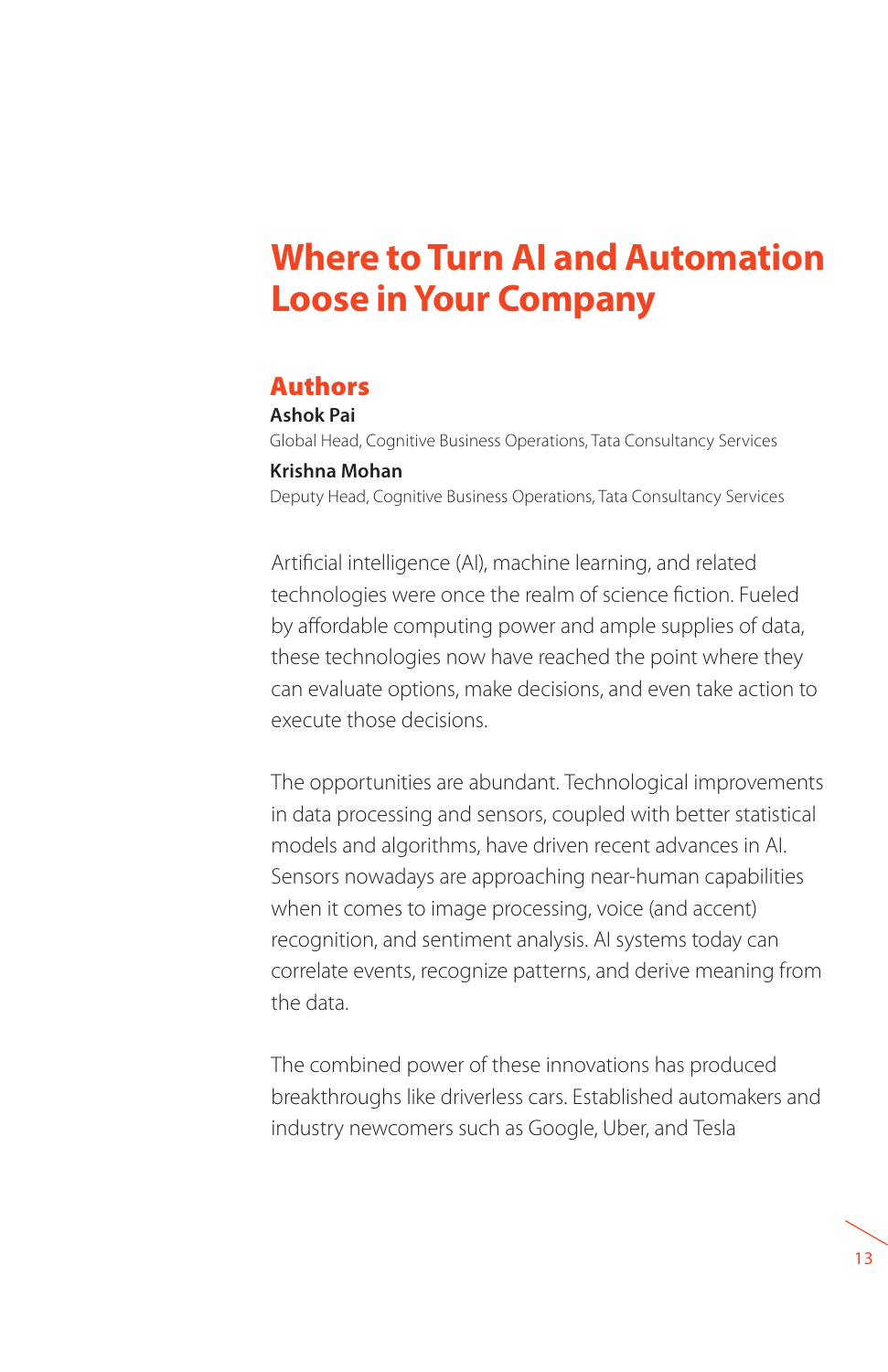are pouring billions of dollars into creating autonomous vehicles. Toyota alone will invest \$1 billion from 2015 to 2020 to introduce AI into its cars and robots in its factories.<sup>6</sup>

But interest in AI extends far beyond the automotive sector. By that year, the companies surveyed expect that nearly half of the AI investments would be used for transformative change rather than incremental operational improvements.

The 2017 TCS Global Trend Study<sup>7</sup> of more than 800 large companies across North America, Europe, Asia-Pacific, and Latin America found that 84% companies are using AI already, and 62% see the technology as important to staying competitive in the year 2020.<sup>8</sup>

> Companies noticing these innovations are keen to find ways to bring automation to functions ranging from customer service to risk management to HR. Consumers, who already benefit from AI through the social media sites they use, car ride services, and other smartphone apps, represent another source of big demand.

6 The New York Times, Toyota Invests \$1 Billion in Artificial Intelligence in U.S., November 6, 2015, accessed July 17, 2017, https://www.nytimes.com/2015/11/06/technology/toyota-silicon-valley-artificial-intelligence-researchcenter.html

7 Tata Consultancy Services, Getting Smarter by the Day: How AI is Elevating the Performance of Global Companies, March 15, 2017, accessed August 04, 2017, http://sites.tcs.com/artificial-intelligence/

<sup>8</sup> The 835 companies in the TCS Global Trends study had an average revenue of \$20 billion.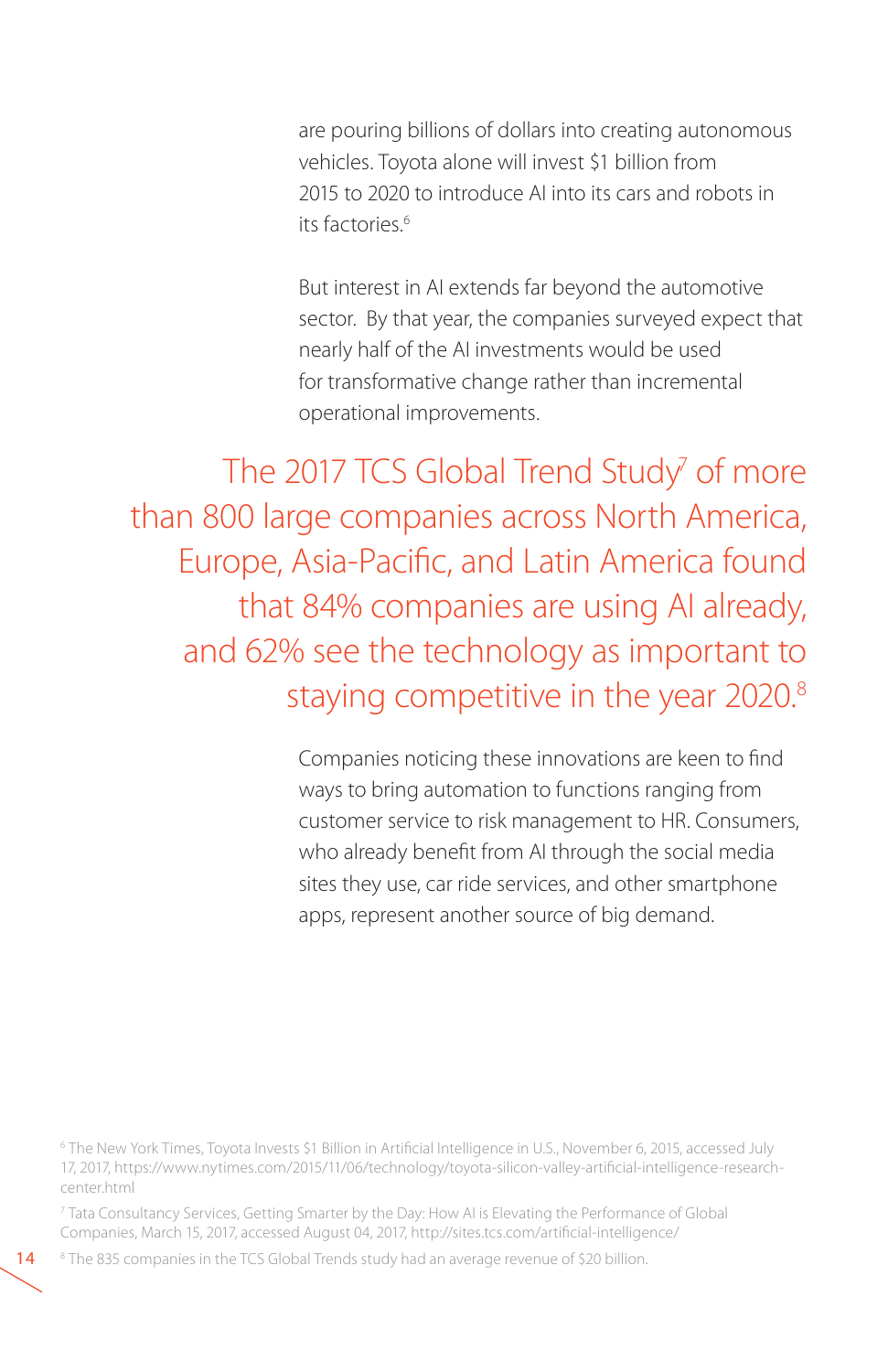

**Figure 1:** AI Imitates Human Action to Mimic Human Intelligence

Some companies have already generated big benefits from their AI initiatives. A global information services and publishing company used machine learning to dramatically improve its customers' ability to derive insights from thousands of legal documents they processed. A leading communication service provider has piloted an AI program to improve its network uptime by deploying a cognitive intelligent platform that combined machine learning, analytics, and robotic automation to predict and prevent network failures.

But even with such AI and automation success stories, most companies we know are not quite sure where to focus their AI investments. As a result, they proceed cautiously, while a distinct minority rushes forward. In 2016, the average annual AI investment among companies surveyed in our trend report was \$67 million, but the median spend was only \$3 million. Most companies (68%) were using AI to improve their IT operations, especially with the aim of detecting and deterring attempted intrusions into their computer networks and data centers. Significantly smaller percentages of the companies surveyed reported applying AI to their customer service (32%), sales (29%), and marketing (29%) functions. Looking to the future, 70% of the executives expect that by 2020, AI will have the greatest competitive impact outside of IT in functions such as sales, marketing, customer service, and HR.

Our experience shows these executives are not only correct, but that companies in a variety of industries see gains today along a continuum as shown in Figure 1. Market research firms are capitalizing on AI's image recognition capabilities by using it to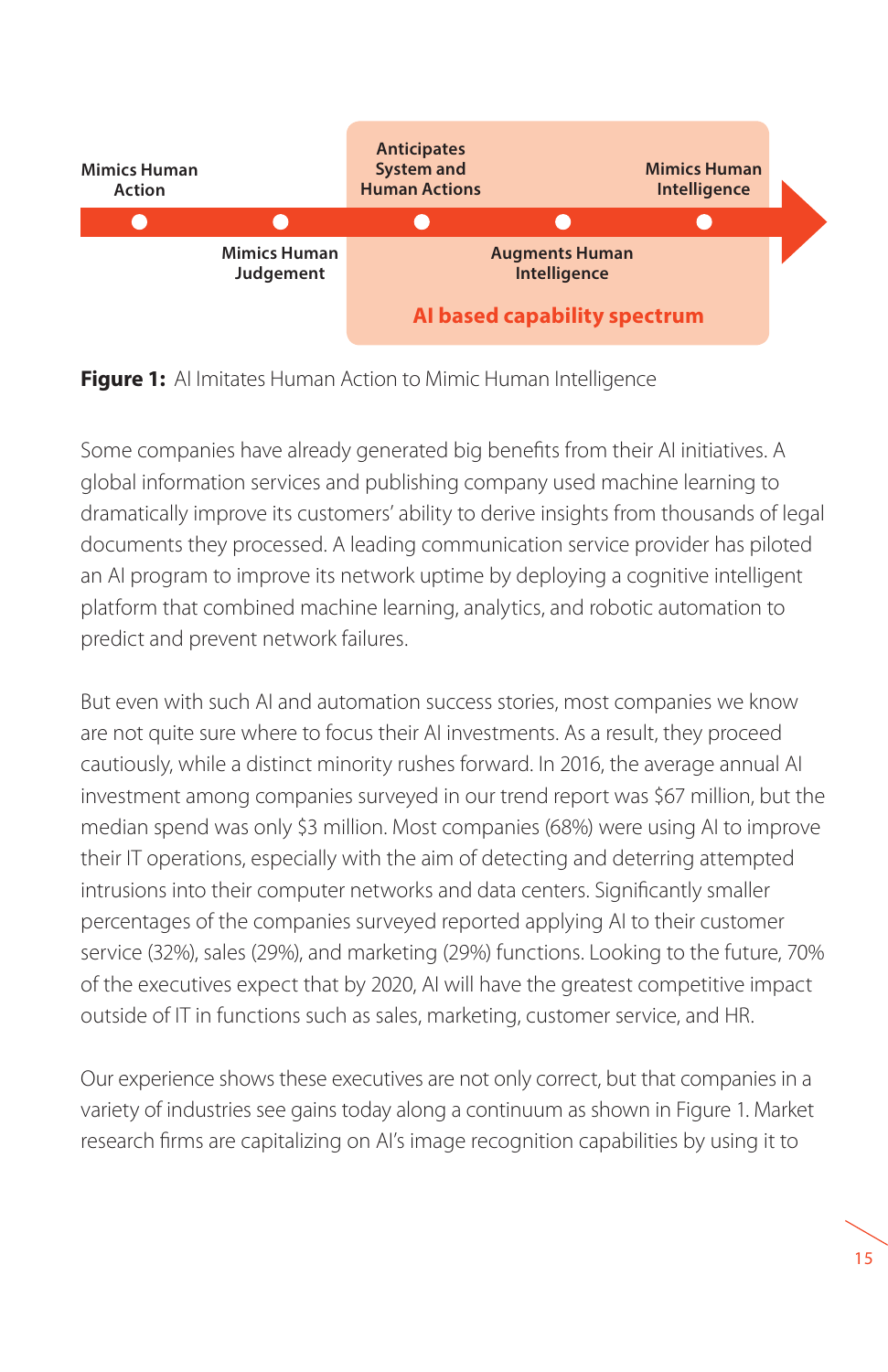collect market data. Data providers use AI to analyze legal documents and identify potential problems. Telecommunications companies apply AI to diagnose network problems. CPG companies use AI to predict and prevent fraudulent invoices. And retailers use AI-powered chatbots to assist customers on internet.

A major airline provides another example. In this industry, on-time performance is a key customer experience indicator and flight delays are a huge concern. While an airline cannot control the weather, reducing the impact of delays and proactively communicating with customers can make a difference. For example, faster insights into upcoming delays can enable an airline to execute more precise schedules for airport gates, ground crews, flight crews, and other personnel. One major airline used advanced machine learning techniques to build two predictive models—one for flight departure delays and a second for arrival delays—to anticipate whether a flight departing later in the day would take longer than scheduled. The resulting analysis led to a more precise understanding of the reasons (internal and external) for flight delays and the impact of delays on the flight network. The airline was able to improve operational efficiency by adjusting staffing and other resources for anticipated schedule changes, thereby strengthening brand perception.

Figure 1 shows that as AI increases in complexity and capability, it goes from imitating human action to mimicking human intelligence.

As the list of examples grows and as companies experimenting with AI gain experience, the question for both newcomers remains: Where should we begin?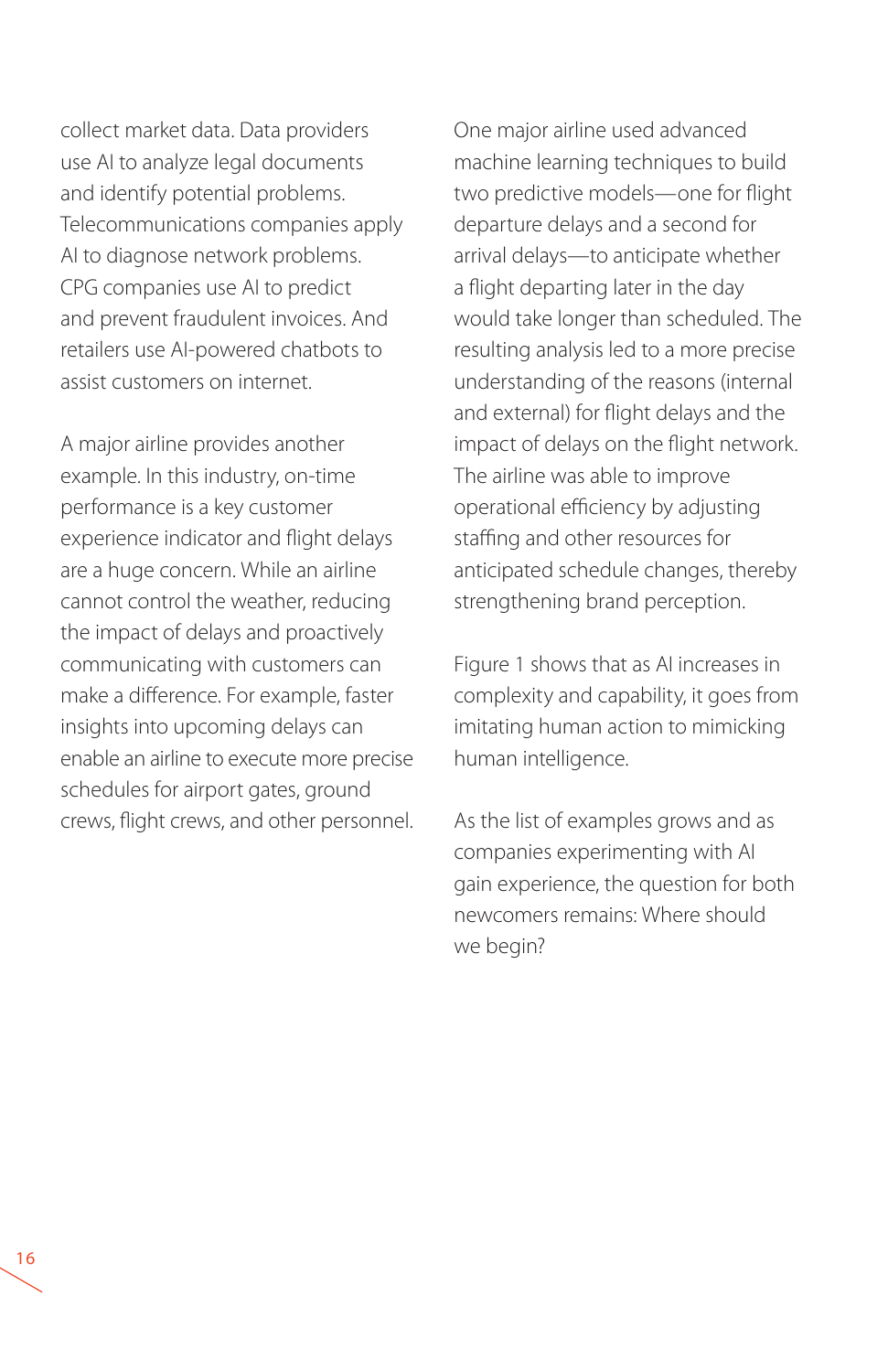## **Three AI Traps to Avoid**

**Before prioritizing their AI investments, executives should be wary about falling into three common traps:**



**The deep pockets trap.** In most companies, the IT department spends the maximum possible on technology. IT departments can make a solid case for using AI to protect data centers and networks, but just because IT has the biggest technology budget, that doesn't mean that it necessarily deserves the lion's share of AI investments. In fact, a company might be able to get a greater ROI from targeted AI investments in finance and procurement functions to cut down on fraudulent customer transactions.



**The robot trap.** Beware the lure of shiny objects. Robots that can clean hotel rooms or answer questions at the front desk are alluring because they have a tangible, physical presence. An AI-powered tool that flags potentially fraudulent customer purchases may not have the same glamour as a robot, but it might have a much bigger benefit to a company's bottom line.



**The pure insights trap.** It's important to remember that AI is just a tool. AI applied to research and analysis can yield all sorts of insights, but executives should make sure that AI-powered research is focused on insights that are useful and applicable to the company's goals and needs. Connect AI to business value.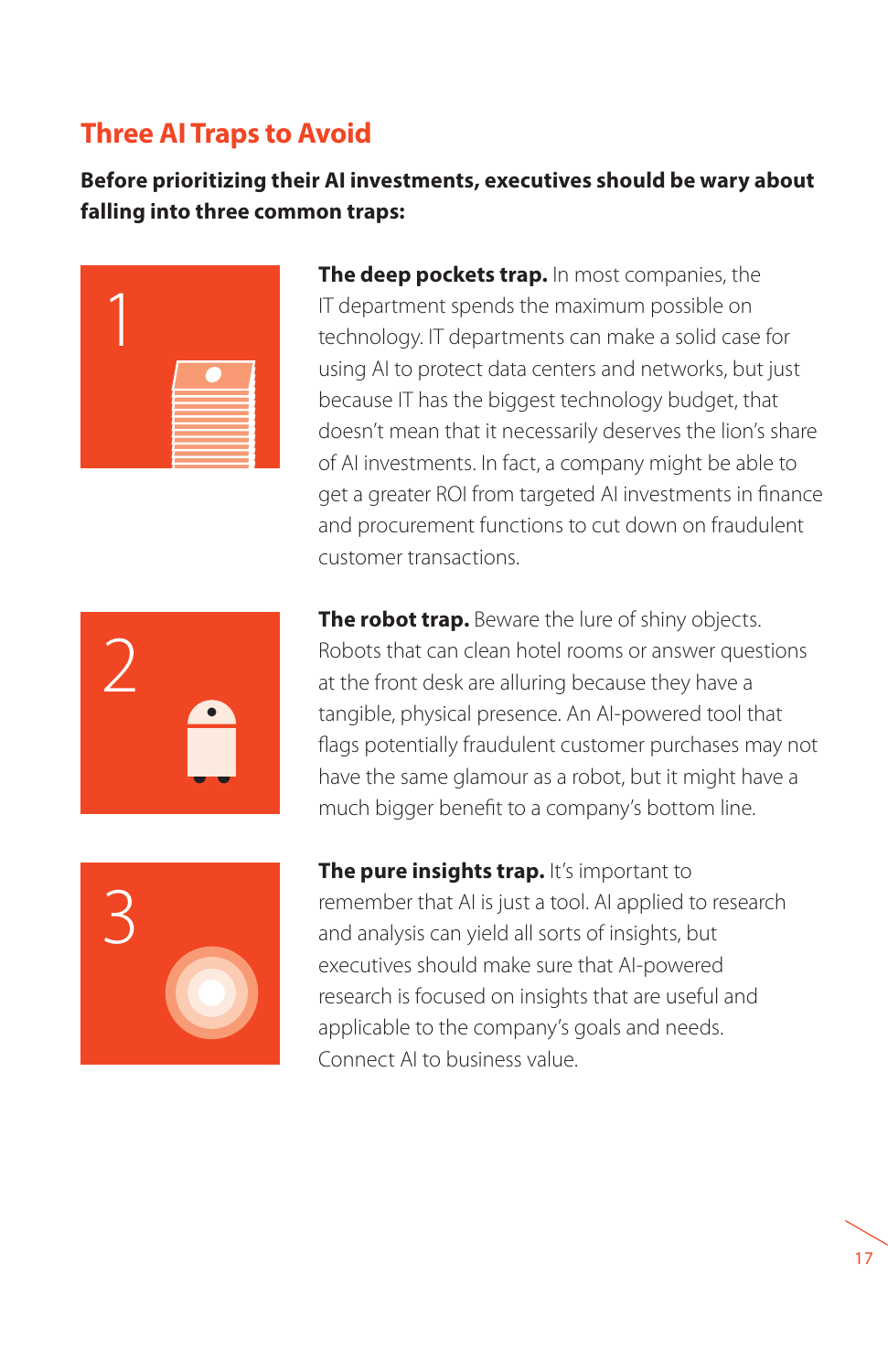## **Pinpointing Your Company's Greatest AI Opportunities**

Despite AI's potential to transform products and business processes, executives must not get caught up in the hype. Before they fund AI projects, they need to carefully consider where they can most likely get the greatest positive impact from AI in the organization. In the C-suite, each function head brings a point of view to the question. Chief operating officers typically look to trim costs. Most sales executives we know salivate over using AI to identify the best prospects and win the sale. Many corporate strategists view AI as a way to better understand the changing landscape of competitive moves and customer needs.

# The key is to recognize failures quickly, cut your losses, learn from those failures, and make changes to improve the chances of success on future AI projects.

Starting out with AI means developing a sharp focus. For most companies, AI projects will not resemble the multi-year, billion-dollar 'moon shots' like the creation of a driverless car in the auto industry. Instead, C-suite executives should prioritize and fund agile, short-term (6 to 12 months) projects backed by a strong business case. Some failures are inevitable. When projects do succeed, companies can expand on those successes by pursuing additional related opportunities.

Figure 2 shows that enterprises typically start with Six Sigma/Lean and task-based automation, and then move towards more advanced stages based on AI.



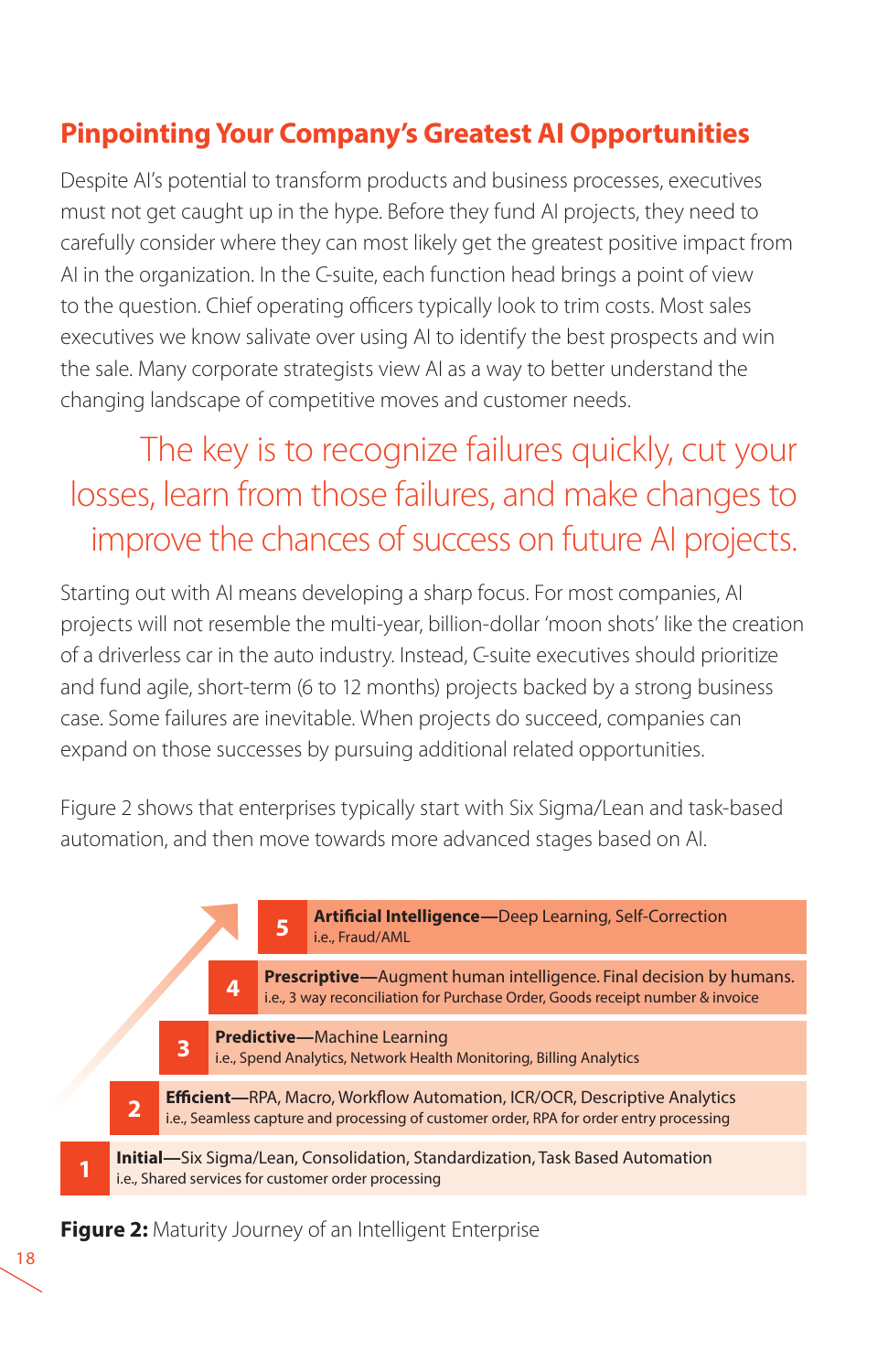#### **A three-step approach to evaluating automation and AI opportunities can clarify an organization's best AI opportunities:**



#### **Isolate functions that require human intervention.**

Any task a human currently performs, such as data entry or invoice processing, could theoretically be automated or performed by a system with AI capabilities. For example, a market research firm implemented a system that used machine learning, image recognition, and cognitive intelligence to interpret product images, and automatically capture product attributes to help its consumer packaged goods customers track the competitive marketplace. Instead of having people research and check the images and status of goods for sale, an AI-enabled system automated the process, saving considerable time and cost.



**Remove from consideration during the pilot stage those functions that would be too costly to automate now.** For example, if a telecommunications provider was exploring its first AI project, it would more likely look to an area like reducing customer churn or improving ARPU (average revenue per user), with proven results in the short term, rather than a multi-year program.



#### **Automate functions with the greatest ROI**

**potential.** Companies should look to automate functions that require extensive amounts of manual labor—i.e., an AI system that analyzes insurance claims data and authorizes payments, or a credit card company's chatbot that communicates online with customers and sends out a replacement card to those who lose their cards. Companies in practically any industry could deploy HR chatbots to answer customer inquiries or collect data from job applicants (saving staff time to schedule final interviews).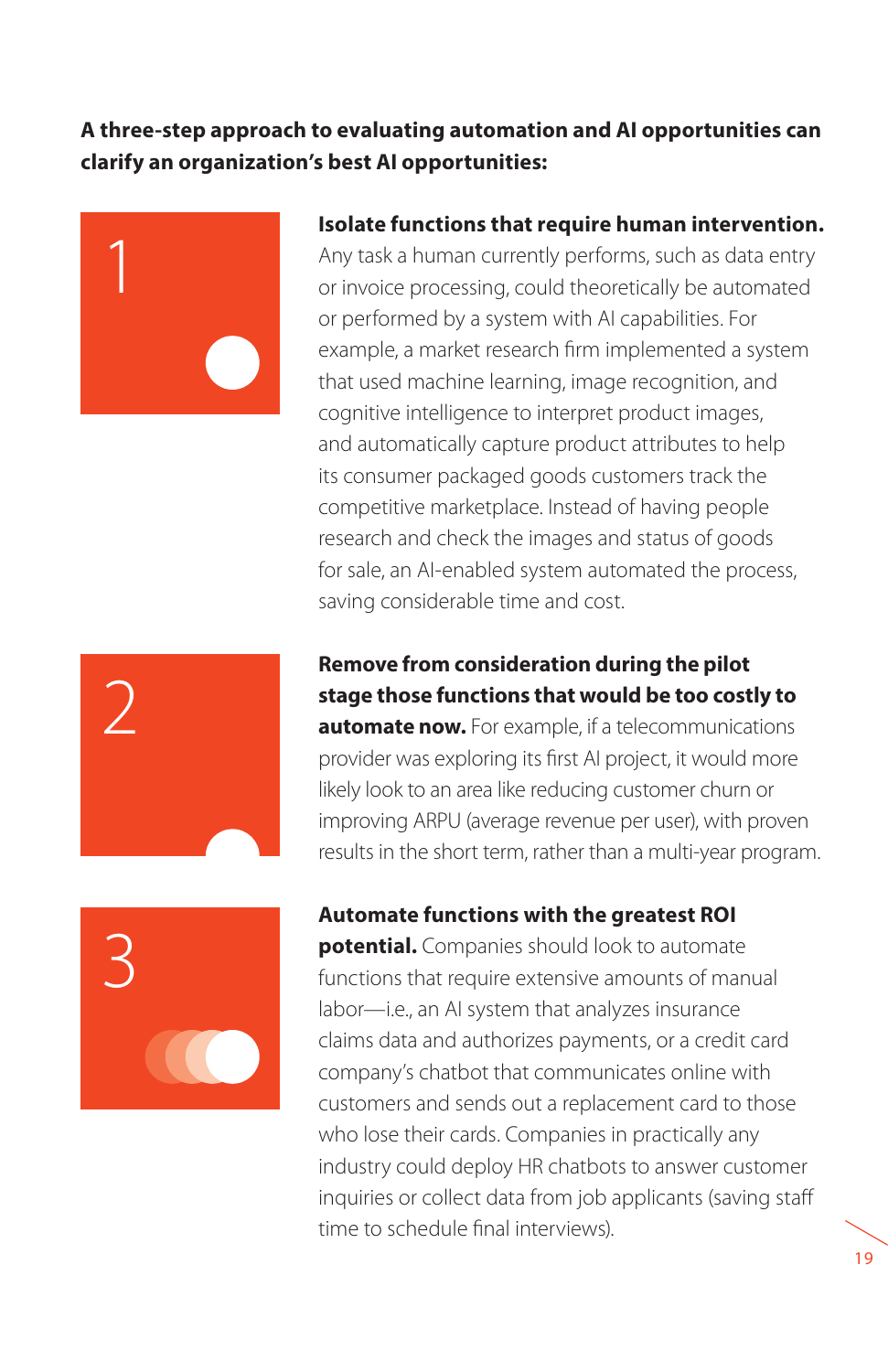The experience of a leading market research organization shows the benefits of a targeted approach. The company used advanced machine learning to automate the process of tracking consumer packaged goods to analyze their performance. The process uses a master product reference repository with a set of defined characteristics in multiple consumer product categories. Because of the volume and complexity of the data involved—there are more than 100,000 items that enter the market in a given month—it can take more than two weeks to code product entries for a few regions.

The company deployed advanced machine learning technology that automated multiple aspects of the process, including comparing existing and new products, predicting prices of goods for sale, and analyzing the text used to define the products. The system deployed an image recognition algorithm adapted to mimic the way the human brain interprets images on product labels. The system, which automates the capture of product metadata, yields faster insights

with fewer human interventions, so marketers can respond to market trends more quickly at a lower cost of operations.

### **How to Evaluate Potential AI and Automation Investments**

This process of maximizing benefits from AI projects starts by taking a holistic overview of the company's strategic priorities and pain points. Consider the competitive landscape and determine where AI or automation can bring the company closer to attaining its strategic priorities. For instance, will AI and automation help the company accelerate time-to-market for its new products and services? Similarly, companies should determine which 'pain points', such as inefficient supply chains or poor after-sales service, stand in the way of high performance. Companies need to diagnose the root causes of those problems and should be able to identify which parts of their operations need improvement.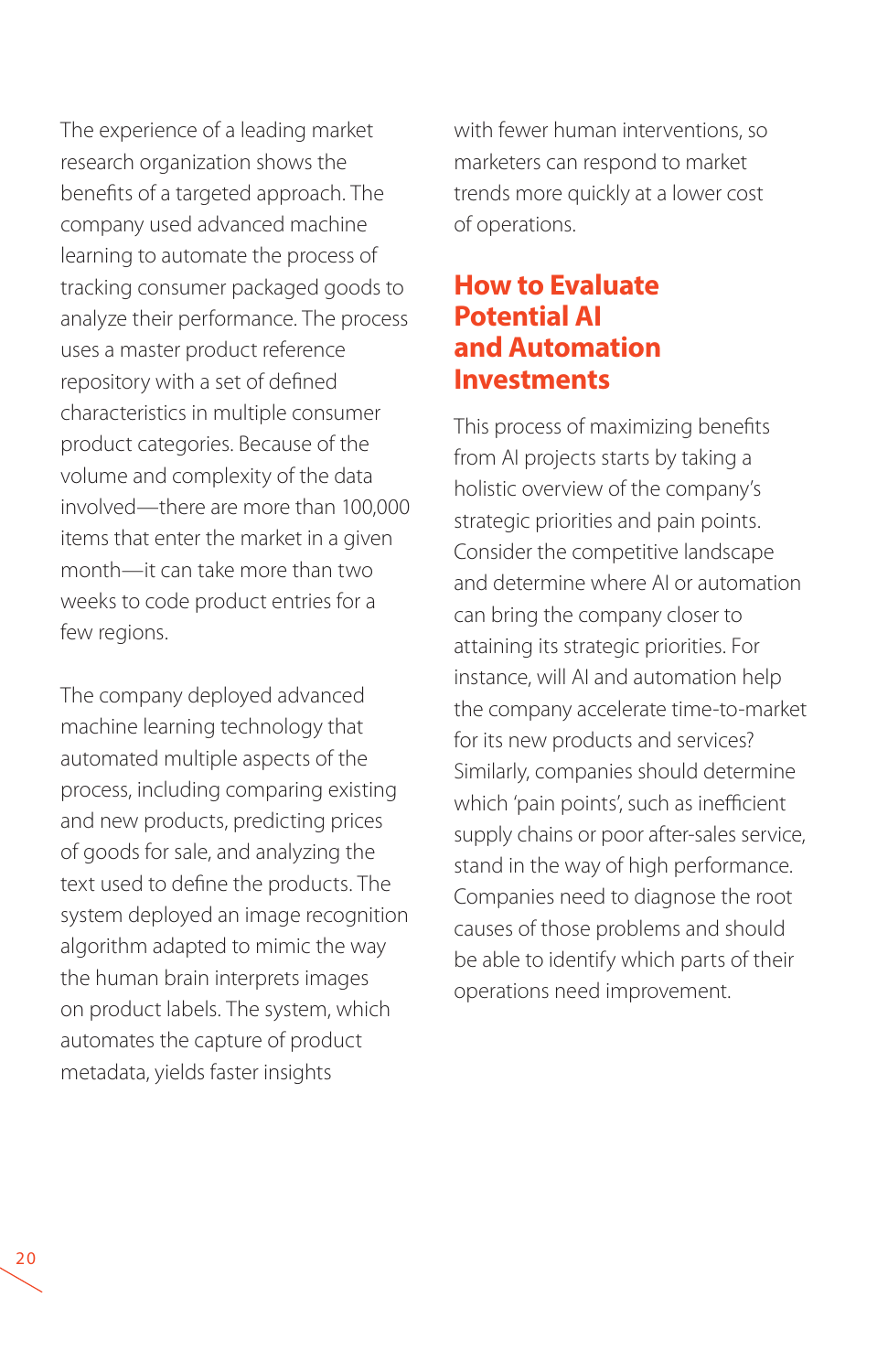

#### **Benefits**

As companies identify improvement areas, they can consider which ones lend themselves to automation and digitization. Are the processes predictable and repeatable? Is the IT environment stable or shifting? If the company is in the midst of a multi-stage IT transformation, it can be very complex to attempt to insert automation or AI technology into that precarious context.

Of course, companies should perform a cost-benefit analysis before embarking on any AI or automation project. Based on our experiences of helping companies implement such projects, we know that ROI typically requires balancing expected benefits against the technical complexities of implementation as shown in Figure 3.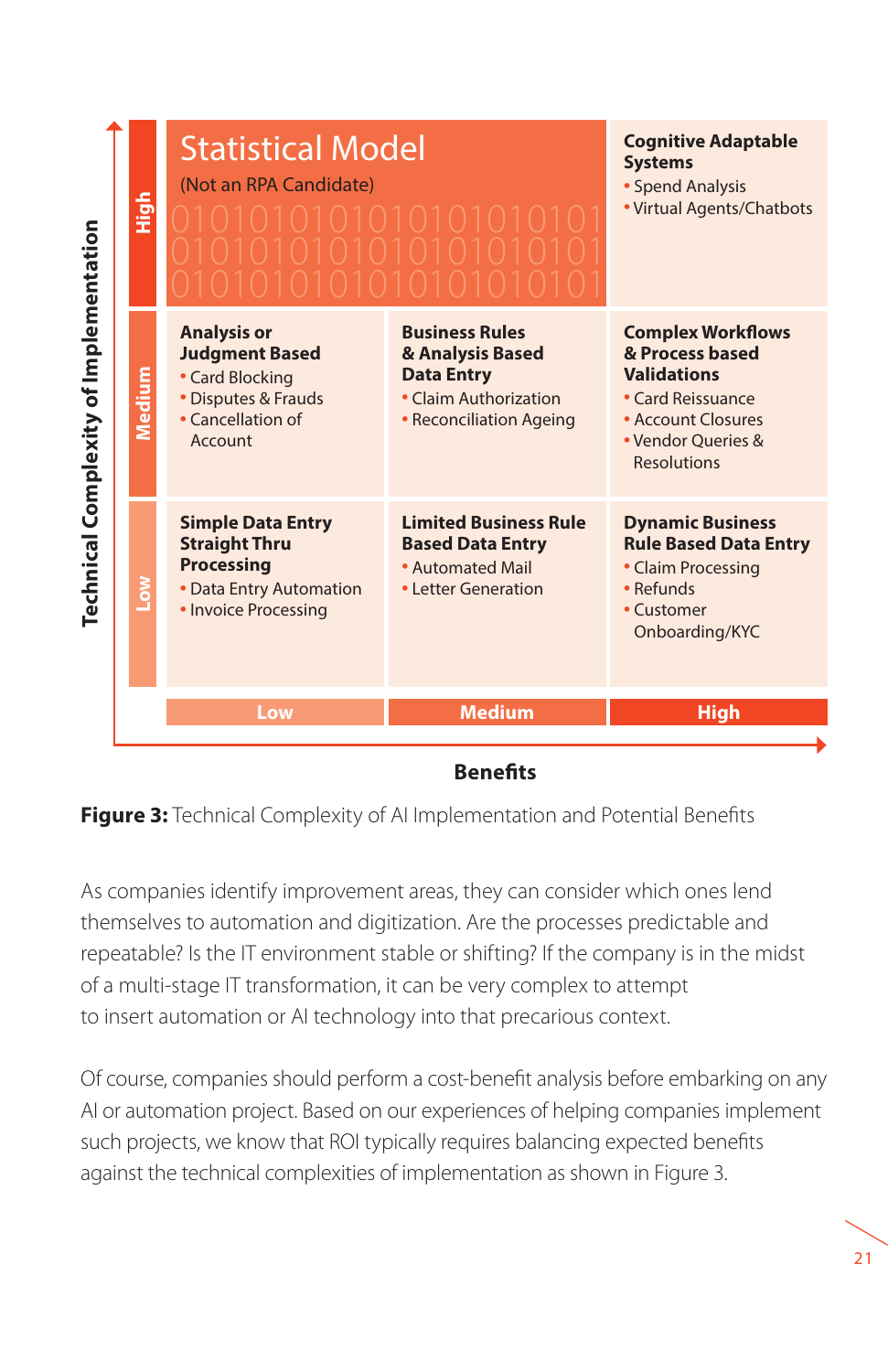To calculate the business benefits of an AI or automation program, companies should consider how many human transactions the new system will replace and the average time it takes to complete a process.

> On the cost side, companies must consider the upfront investment of implementing an AI program, maintenance costs, and whether automation will deliver lower costs per transaction or such other savings.

> The more judgment required, the higher-order the AI capabilities must be. For instance, a life sciences company trying to automate the process of reviewing reports from doctors, evaluating a drug going through clinical trials, would need a deep understanding of the industry.

Figure 3 shows that companies should assess automation projects based on both their technical complexity and potential business benefits.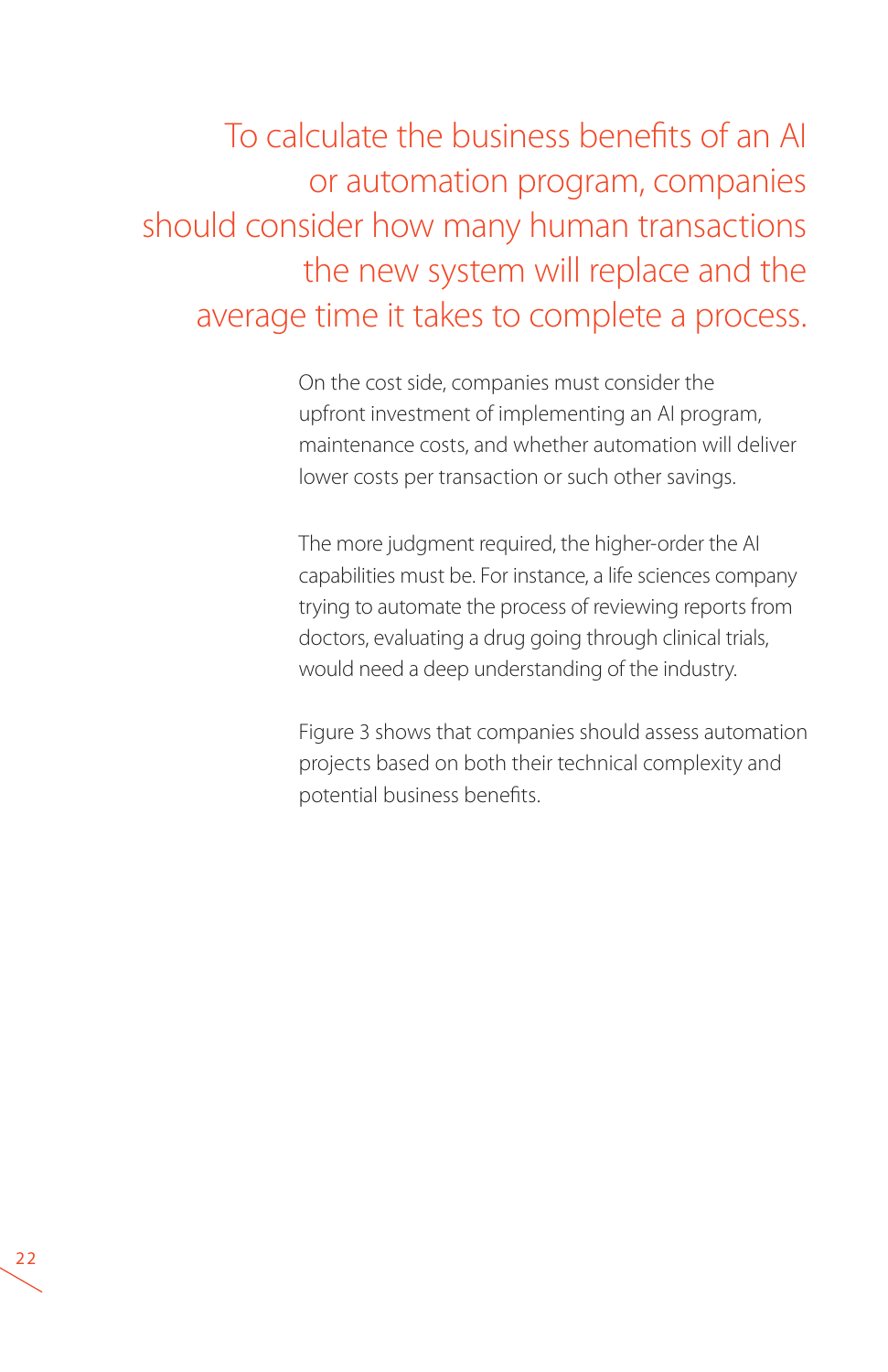## **Pulling the Right Lever at the Right Time**

**After identifying promising opportunities to deploy AI or automation technologies, corporate leaders still need to figure out which technology to pursue:**



**Artificial intelligence** represents the highest level of business automation. True AI can sense, think, and act. This type of AI is necessary to power self-driving cars in complex, unpredictable environments. A medical robot might use AI to analyze human vital

signs and give advice to doctors about diagnosis and possible treatments.



**Cognitive computing systems** also can sense and think. In a corporate context, such capabilities can enable people to do their jobs better, improve business processes, and increase profitability. Cognitive computing systems might automate actions people once

performed or give people suggestions about their next action. Such systems typically have natural language processing capabilities to collect and analyze large amounts of text, documents, and other forms of unstructured data. For instance, a life sciences company could use such a system to scan records of millions of clinical cases involving its products, detect adverse events, and report them to regulators. Cognitive computing systems generally have machine learning elements that apply algorithms to find patterns in data. For instance, a marketing firm could analyze the consumption patterns of its many consumers. The predictive analytics elements of cognitive computing systems allow companies to analyze data from business processes and find recommended ways to improve results. For example, the system might review a company's existing process of delivering orders, and then provide recommendations on getting customers their products faster and with fewer errors.



**Robotic process automation** gives companies a way to apply automation on smaller projects. Chatbots are still new, but they already can respond to customer queries about simple billing questions. Similarly, virtual private assistants make it easier for

employees at professional services firms to make travel plans.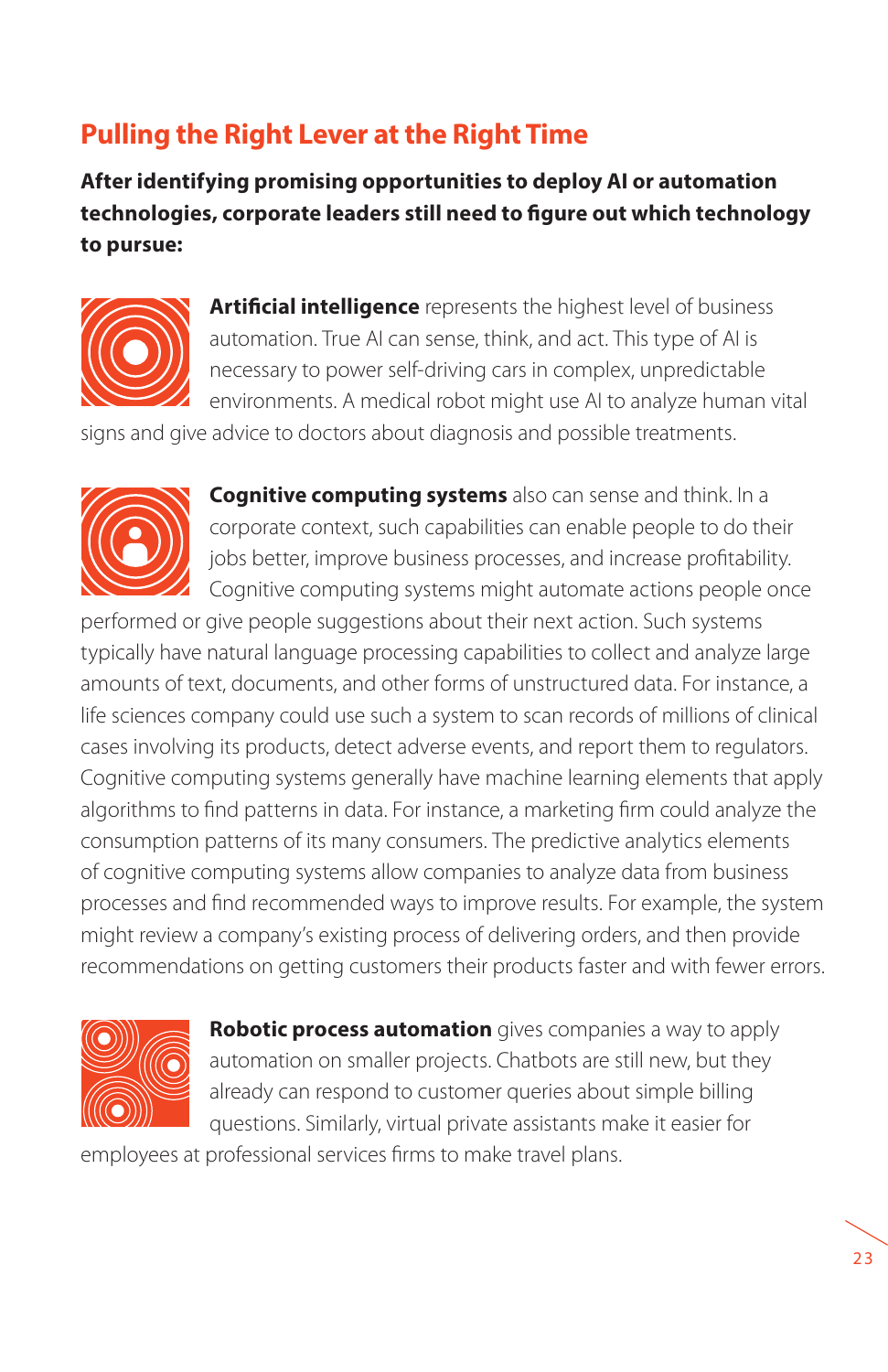## **Assess Your Situation—Then Move**

AI and automation are top-of-mind technologies. Companies around the globe are eager to take advantage of them.

Executives at a leading communication service provider were no different when they approached an opportunity to improve the uptime of their network. Providing superior connectivity depends on efficient functioning of telecom networks. The industry relies on manual identification and resolution of network incidents caused by technical or environmental problems or human error. It is a time consuming and inefficient process. This service provider sought to improve network uptime and reduce costs while saving time and strengthening service. The project included four sequential phases:

# 1.

**Analysis of fault patterns that enabled the system to anticipate when and where new network faults would occur**

 $\mathcal{P}$ **Remote diagnostic testing that made it possible to predict how to fix the network problem**

## 3. **Automatic resolution of problems where possible by remote network configuration**

**changes**

# 4.

**A cognitive component that collects and analyzes data from past network problems and resolutions to inform future predictions and fixes to apply**